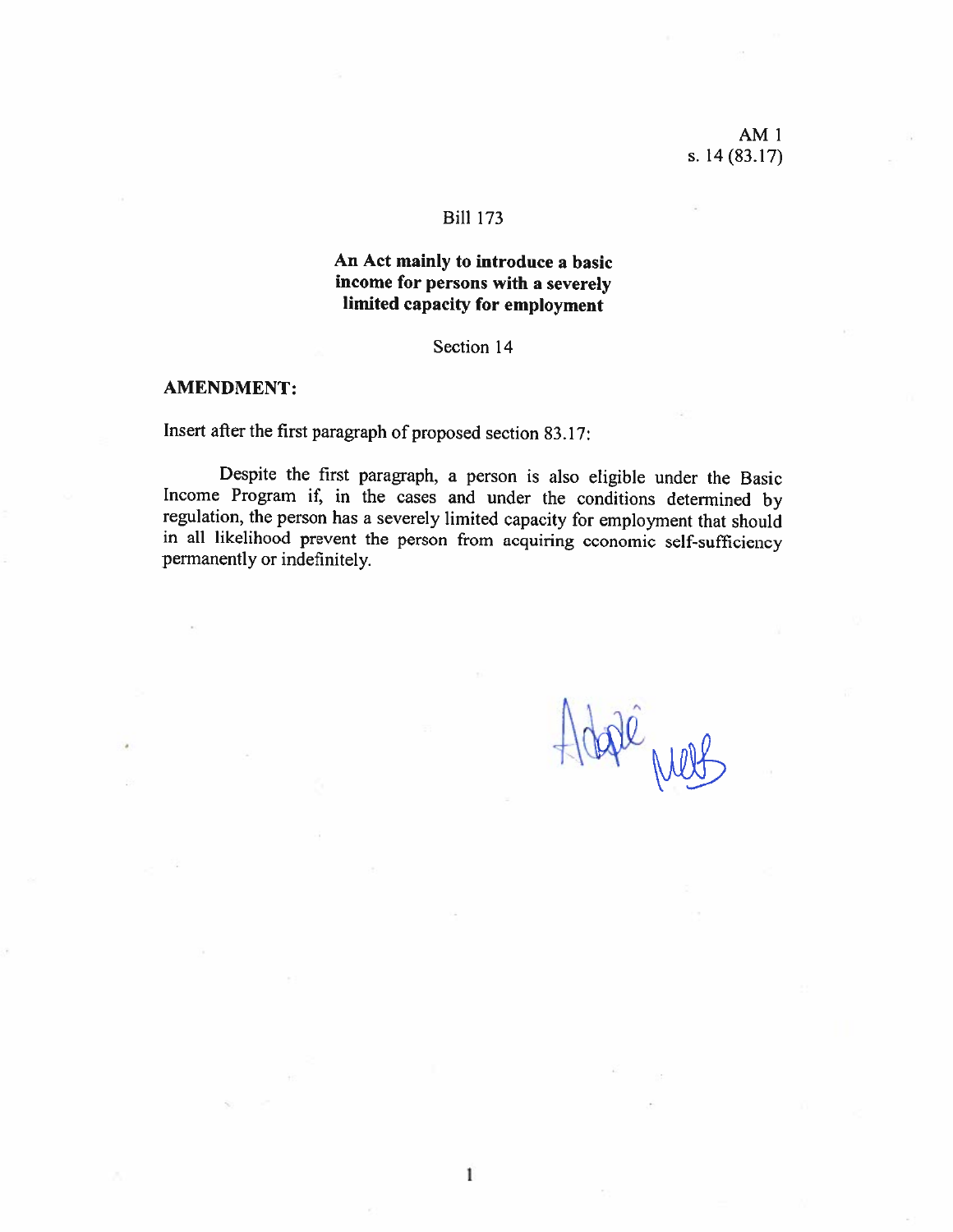## Bili 173

## An Act mainly to introduce <sup>a</sup> basic income for persons with <sup>a</sup> severely limited capacity for employment

Section 19

### AMENDMENT:

Replace proposed section 133.2 by:

"133.2. For the purposes of the Basic Income Program, the Government may make regulations

(1) prescribing, for the purposes of the first paragraph of section  $83.17$ , the period during which a person must have a severely limited capacity for employment and be a recipient under the Social Solidarity Program, as

(2) prescribing, for the purposes of the second paragraph of section 83.17, the cases in which and the conditions under which a person who has a severely limited capacity for employment that should in all likelihood preven person from acquiring economic self-sufficiency permanently or indefinitely is also eligible for the Basic Income Program;

(3) prescribing, for the purposes of the second paragraph of section 83.18, the cases in which and the conditions under which a person may elect not to take advantage of the program;

(4) prescribing, for the purposes of the third paragraph of section 83,18, the cases in which and the conditions under which <sup>n</sup> person may apply to take advantage of the program;

 $(5)$  prescribing, for the purposes of section 83.19, the cases in which and the conditions under which <sup>a</sup> person who is no longer eligible under the program becomes eligible again;

 $(6)$  prescribing, for the purposes of section 83.21, the method for calculating the basic income:

Adopte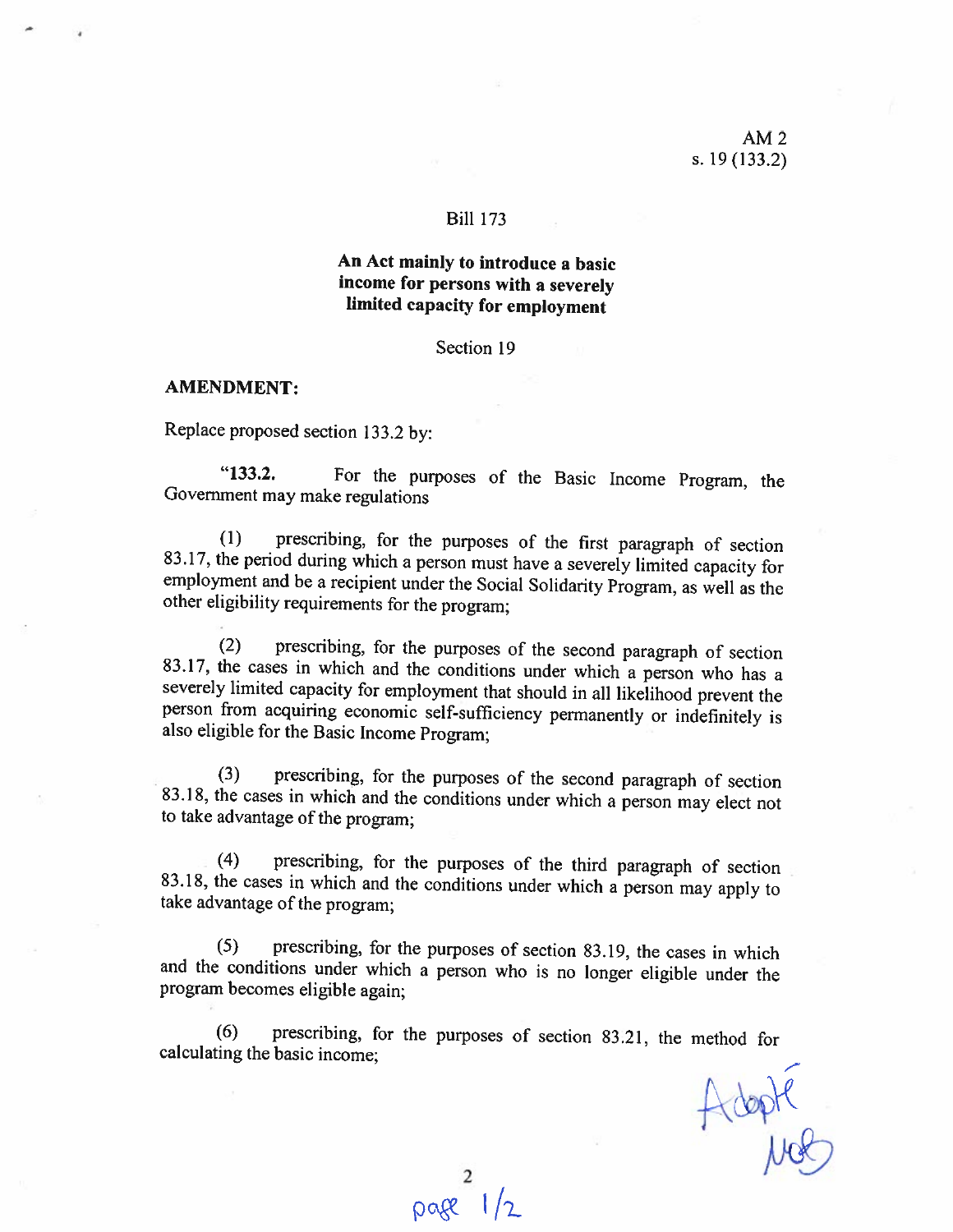(7) prescribing. for the purposes of the third paragraph of section 83.21, the exceptions to the cases in which and the conditions under which <sup>a</sup> special benefit is granted;

(8) prescribing, for the purposes of section 83.22, the cases in which and the conditions under which <sup>a</sup> person may own certain property or liquid assets; and

(9) prescribing, for the purposes of section 8323, the terrns for payrnent of the basic income.

Â ople mos

3 page  $2/2$